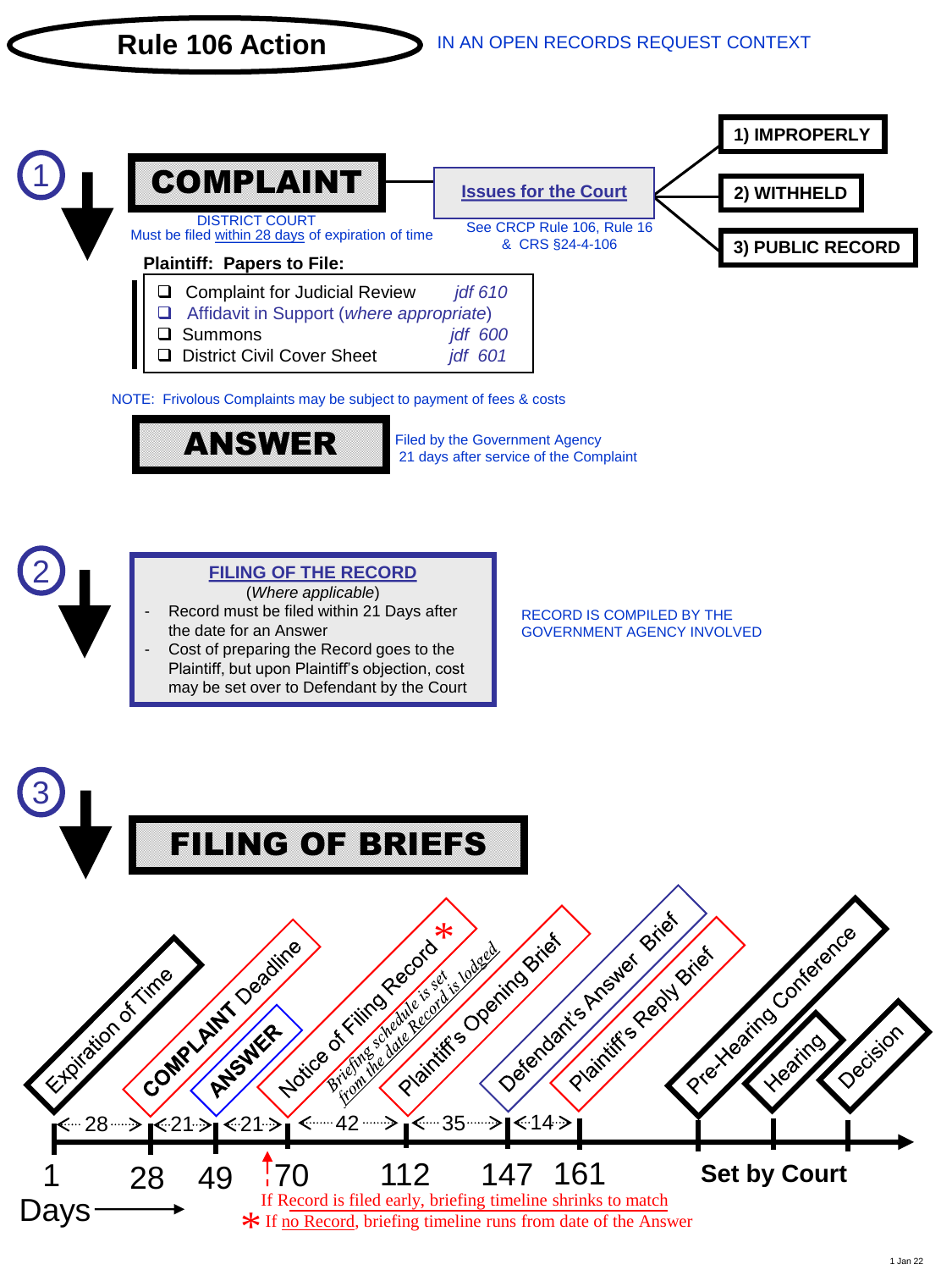# Frequently Asked Questions:

# For all forms: **http://www.courts.state.co.us/Forms/Index.cfm**

For all Colorado Statutes & all Court Rules: **http://www.michie.com/colorado/**

# **What If I Can't Afford the Filing Fee?**

The Court allows anyone who cannot afford the filing fees, to still file for divorce if they meet certain income requirements. For details on the criteria used, see: http://www.courts.state.co.us/chs/court/forms/general/ general.html (*Guide for Determination of Indigency*)

To apply for a waiver of fees, ask the court clerk for an application to waive filing fees when you first submit the Petition for Dissolution. The form number is **JDF 205/Motion to File Without Payment**, **AND JDF-206/Order to Waive Fees**

# **COMPONENT OF BRIEFS FOR THE DISTRICT COURT**

**Cover**

### **Title Page**

**Table of Contents -** identifies each section of the Brief & its page number

**Table of Authorities -** lists the cases & statutes relied on in the Brief, with page citations

**STATEMENT OF JURISDICTION** - a concise statement of the basis for jurisdiction in the District Court, including the statutory provisions and time factors on which jurisdiction rests.

**STATUTES INVOLVED -** Generally, this means listing the portions of the constitution, statute or regulations that will be discussed in the brief.

**STATEMENT OF THE ISSUES FOR REVIEW** A statement of the issues presented for review by the District Court.

**STATEMENT OF THE CASE** briefly explain what the case is about, how it got here, and what already happened in the trial court below.

**STATEMENT OF THE FACTS** statement of the facts relevant to the issues presented for review, with appropriate references to the record

**STANDARD OF REVIEW** The standard of review applied by the District Court determines the amount of deference given to the decision of the trial court. The usual standards of review are: "de novo", "clearly erroneous", "abuse of discretion, and "substantial evidence".

**SUMMARY OF ARGUMENT** A succinct, clear, and accurate statement of the arguments made. It should not be a repetition of the argument headings.

**ARGUMENT** The argument should include the contentions of the appellant on the issues presented, and the reasons therefor, with citations to the authorities, statutes, and parts of the record relied on. The argument should also include for each issue a concise statement of the applicable standard of review; this statement may appear in the discussion of each issue or under a separate heading placed before the discussion of the issues.

**CONCLUSION** A short conclusion stating the precise relief sought from the District Court.

# **SIGNATURE BLOCK**

# **What is Service?**

Service is formal notice to the other party that there is a case involving them before the Court. Both parties have a constitutional right to a fair opportunity to appear and be heard. Service is how the Court ensures that both parties have a fair opportunity to appear and be heard.

# **OPENING BRIEFS & ANSWER BRIEFS**

A discussion of Opening Briefs & Answer Briefs, as well as the contents & formats of such Briefs may be found at Rules 28 and 32 of the Colorado Appellate Rules at: www.michie.com/Colorado: